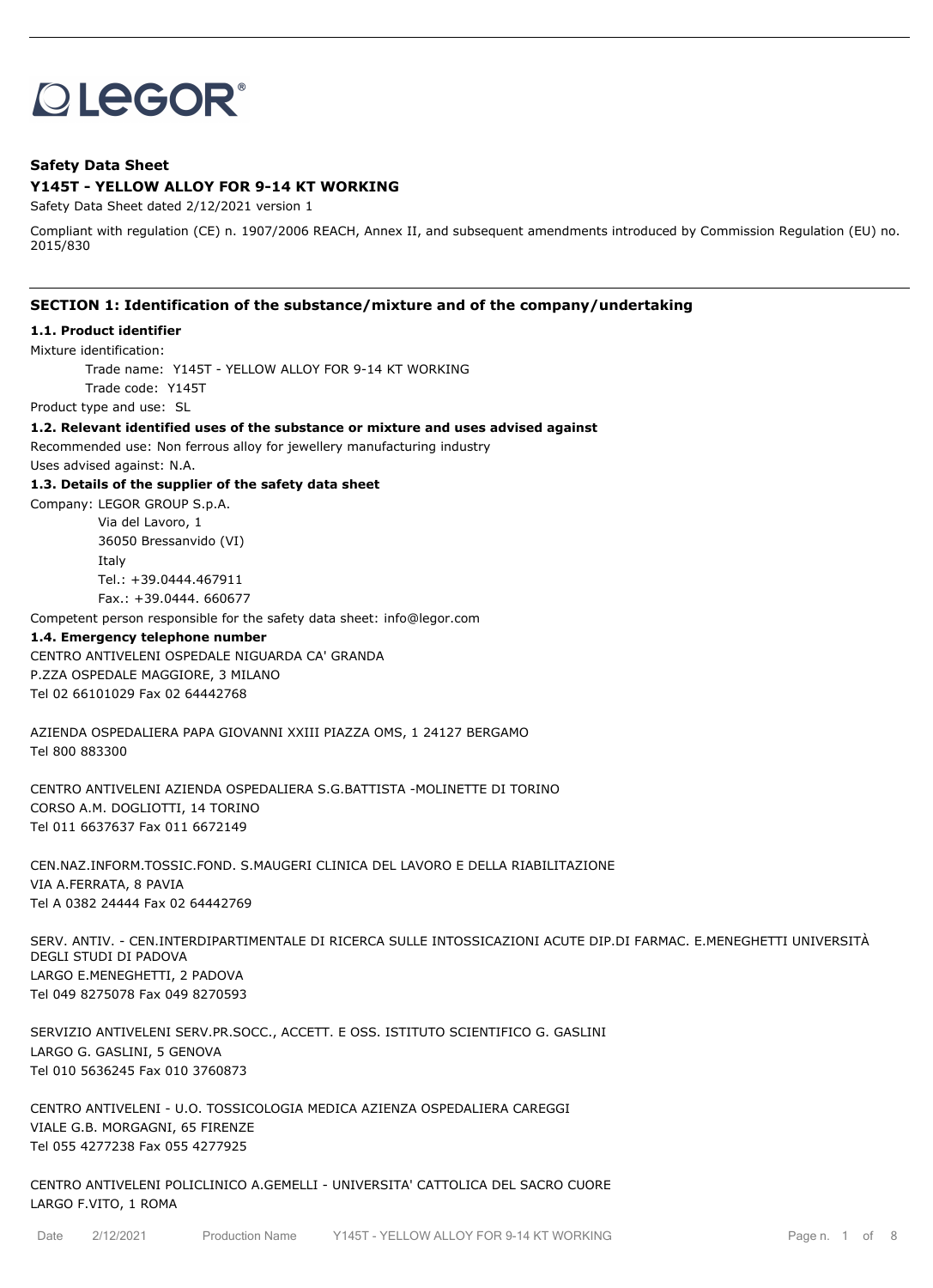CENTRO ANTIVELENI - ISTITUTO DI ANESTESIOLOGIA E RIANIMAZIONE UNIVERSITÀ DEGLI STUDI DI ROMA LA SAPIENZA VIALE DEL POLICLINICO, 155 ROMA Tel 06 49970698 Fax 06 4461967

AZ. OSP. UNIV. FOGGIA V.LE LUIGI PINTO, 1 71122 FOGGIA Tel 0881 732326

CENTRO ANTIVELENI AZIENDA OSPEDALIERA A. CARDARELLI VIA CARDARELLI, 9 NAPOLI Tel 081 7472870 Fax 081 7472880

## **SECTION 2: Hazards identification**

## **2.1. Classification of the substance or mixture**

#### **Regulation (EC) n. 1272/2008 (CLP)**

0 The product is not classified as dangerous according to Regulation EC 1272/2008 (CLP).

Adverse physicochemical, human health and environmental effects:

No other hazards

**2.2. Label elements**

The product is not classified as dangerous according to Regulation EC 1272/2008 (CLP).

## **Special provisions according to Annex XVII of REACH and subsequent amendments:**

None

**2.3. Other hazards**

No PBT Ingredients are present

Other Hazards: No other hazards

#### **SECTION 3: Composition/information on ingredients**

**3.1. Substances**

N.A.

## **3.2. Mixtures**

Mixture identification: Y145T - YELLOW ALLOY FOR 9-14 KT WORKING

## **Hazardous components within the meaning of the CLP regulation and related classification:**

| Qty     | Name   | <b>Ident, Numb.</b> Classification |                                                                    | <b>Registration Number</b> |
|---------|--------|------------------------------------|--------------------------------------------------------------------|----------------------------|
| 50-75 % | Copper | EC:231-159-6 exposure limit.       | CAS: 7440-50-8 Substance with a Union workplace                    |                            |
| 10-15 % | Silver |                                    | CAS: 7440-22-4 Substance with a Union workplace<br>exposure limit. |                            |

## **SECTION 4: First aid measures**

## **4.1. Description of first aid measures**

In case of skin contact:

Wash with plenty of water and soap.

In case of eyes contact:

Wash immediately with water.

In case of Ingestion:

Do not induce vomiting, get medical attention showing the SDS and label hazardous.

In case of Inhalation:

Remove casualty to fresh air and keep warm and at rest.

# **4.2. Most important symptoms and effects, both acute and delayed**

- N.A.
- **4.3. Indication of any immediate medical attention and special treatment needed** N.A.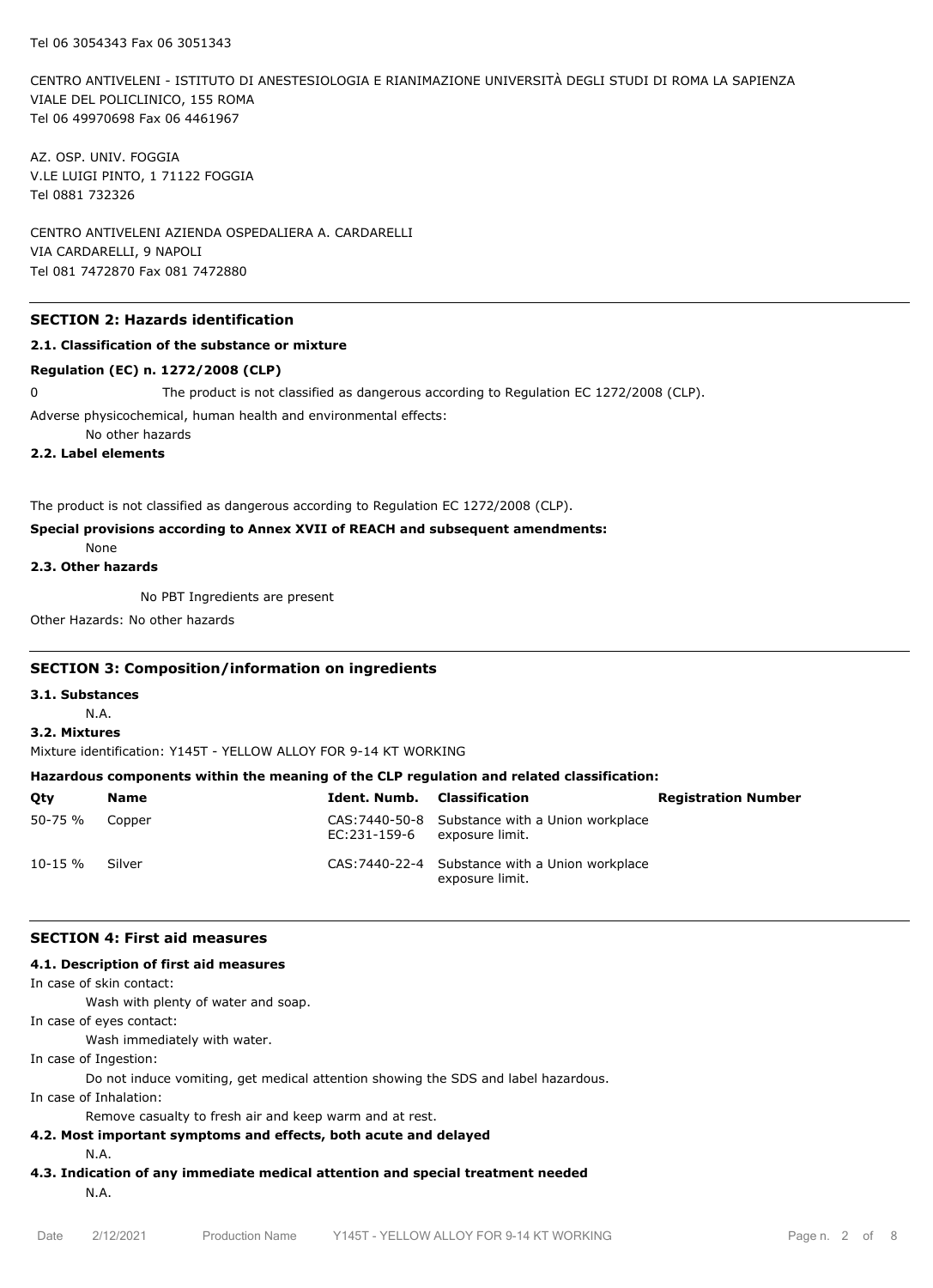## **SECTION 5: Firefighting measures**

#### **5.1. Extinguishing media**

Suitable extinguishing media:

Water.

Carbon dioxide (CO2).

Extinguishing media which must not be used for safety reasons:

None in particular.

## **5.2. Special hazards arising from the substance or mixture**

Do not inhale explosion and combustion gases. Burning produces heavy smoke.

## **5.3. Advice for firefighters**

Use suitable breathing apparatus .

Collect contaminated fire extinguishing water separately. This must not be discharged into drains. Move undamaged containers from immediate hazard area if it can be done safely.

## **SECTION 6: Accidental release measures**

## **6.1. Personal precautions, protective equipment and emergency procedures**

Wear personal protection equipment.

Remove persons to safety.

See protective measures under point 7 and 8.

## **6.2. Environmental precautions**

Do not allow to enter into soil/subsoil. Do not allow to enter into surface water or drains.

Retain contaminated washing water and dispose it.

In case of gas escape or of entry into waterways, soil or drains, inform the responsible authorities.

Suitable material for taking up: absorbing material, organic, sand

## **6.3. Methods and material for containment and cleaning up**

Suitable material for taking up: absorbing material, organic, sand Wash with plenty of water.

## **6.4. Reference to other sections**

See also section 8 and 13

## **SECTION 7: Handling and storage**

## **7.1. Precautions for safe handling**

Avoid contact with skin and eyes, inhaltion of vapours and mists.

Do not eat or drink while working.

See also section 8 for recommended protective equipment.

## **7.2. Conditions for safe storage, including any incompatibilities**

Incompatible materials:

None in particular.

Instructions as regards storage premises:

Adequately ventilated premises.

## **7.3. Specific end use(s)**

Recommendation(s)

None in particular

Industrial sector specific solutions:

None in particular

# **SECTION 8: Exposure controls/personal protection**

# **8.1. Control parameters**

# **Community Occupational Exposure Limits (OEL)**

| Component | <b>OEL</b><br><b>Type</b> | Country    | <b>Ceiling</b> | mq/m3 | Long Term Long Term Short<br>ppm | Term<br>mg/m3 | Short<br>Term ppm | <b>Behaviour Notes</b> |                                                         |
|-----------|---------------------------|------------|----------------|-------|----------------------------------|---------------|-------------------|------------------------|---------------------------------------------------------|
| Copper    | ACGIH                     | NNN        |                | 0,2   |                                  |               |                   |                        | Fume, as Cu. Irr, GI,<br>metal fume fever               |
|           | ACGIH                     | <b>NNN</b> |                |       |                                  |               |                   |                        | Dusts and mists, as<br>Cu. Irr, GI, metal<br>fume fever |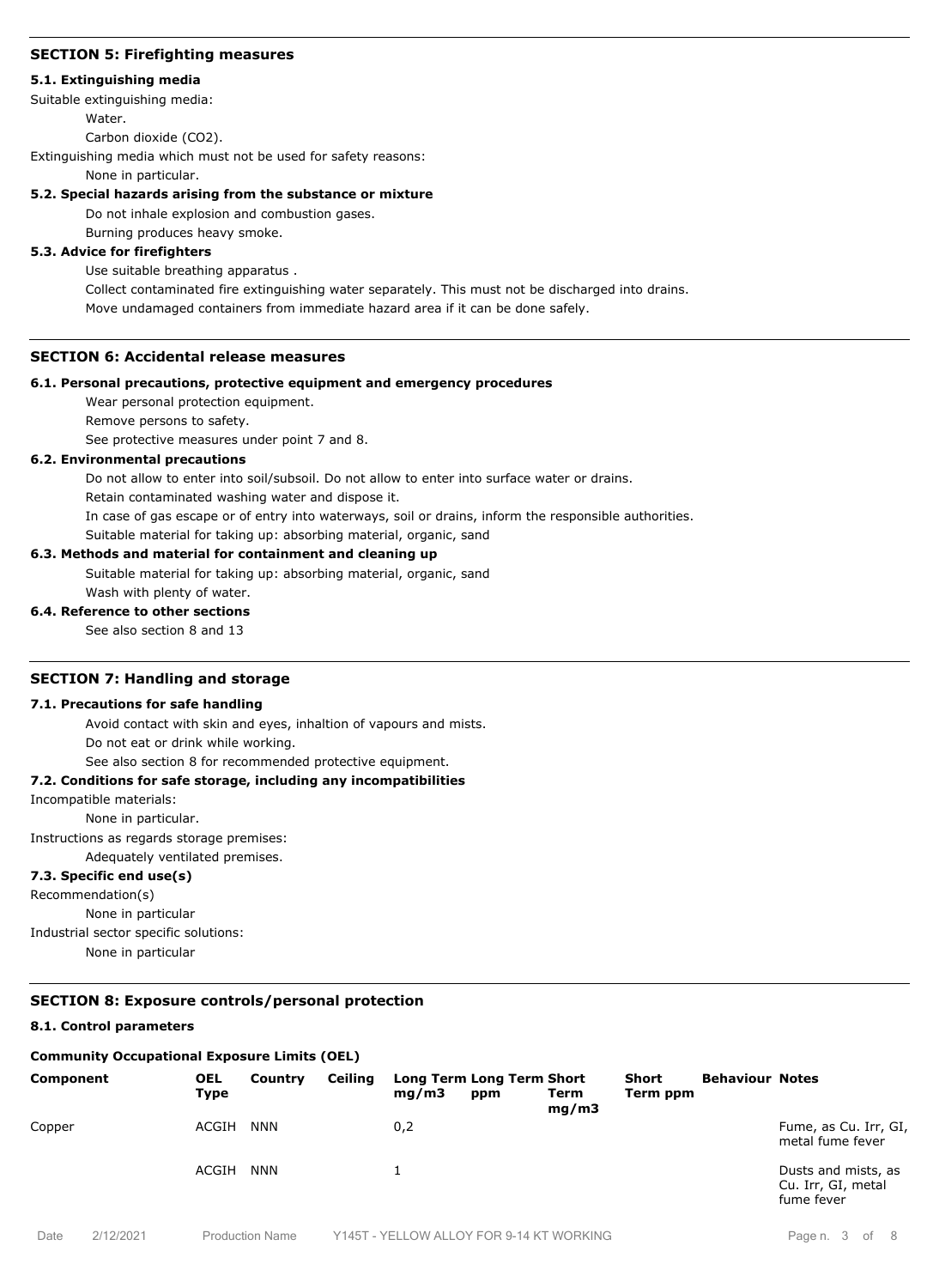| Silver | EU        | <b>NNN</b> | 0,1  |                                        |
|--------|-----------|------------|------|----------------------------------------|
|        | ACGIH NNN |            | 0,1  | Metal dust and fume.<br>- Argyria      |
|        | ACGIH NNN |            | 0,01 | Soluble compounds,<br>as Ag. - Argyria |

## **Derived No Effect Level (DNEL) values**

| Component | CAS-No.   | <b>Worker Worker Consu</b><br><b>Industr Profess mer</b><br>ional<br>y | Exposure<br>Route          | <b>Exposure Frequency Remark</b> |
|-----------|-----------|------------------------------------------------------------------------|----------------------------|----------------------------------|
| Copper    | 7440-50-8 | 0.041<br>mg/kg                                                         | <b>Human</b><br>Dermal     | Long Term, systemic<br>effects   |
|           |           | 0.041<br>mg/kg                                                         | <b>Human</b><br>Inhalation | Long Term, systemic<br>effects   |
|           |           | 0,082<br>mg/kg                                                         | <b>Human</b><br>Dermal     | Short Term, systemic<br>effects  |
|           |           | 0,082<br>mg/kg                                                         | <b>Human</b><br>Inhalation | Short Term, systemic<br>effects  |

## **8.2. Exposure controls**

Eye protection:

Not needed for normal use. Anyway, operate according good working practices.

#### Protection for skin:

No special precaution must be adopted for normal use.

Protection for hands:

Not needed for normal use.

Respiratory protection: N.A. Thermal Hazards: N.A. Environmental exposure controls: N.A.

Hygienic and Technical measures N.A.

## **SECTION 9: Physical and chemical properties**

```
9.1. Information on basic physical and chemical properties
        Physical State Solid
       Appearance and colour: Yellow grained alloy
       Odour: Odourless
       Odour threshold: N.A.
       pH: N.A.
       Melting point / freezing point: 970 °C (1778 °F)
       Initial boiling point and boiling range: N.A.
       Flash point: > 93°C
       Evaporation rate: N.A.
       Upper/lower flammability or explosive limits: N.A.
       Vapour density: N.A.
       Vapour pressure: N.A.
       Relative density: N.A.
       Solubility in water: Unsoluble in water
       Solubility in oil: Unsoluble in organic solvents
       Partition coefficient (n-octanol/water): N.A.
       Auto-ignition temperature: N.A.
       Decomposition temperature: N.A.
       Viscosity: N.A.
       Explosive properties: N.A.
       Oxidizing properties: N.A.
       Solid/gas flammability: N.A.
9.2. Other information
       VOC N.A.
```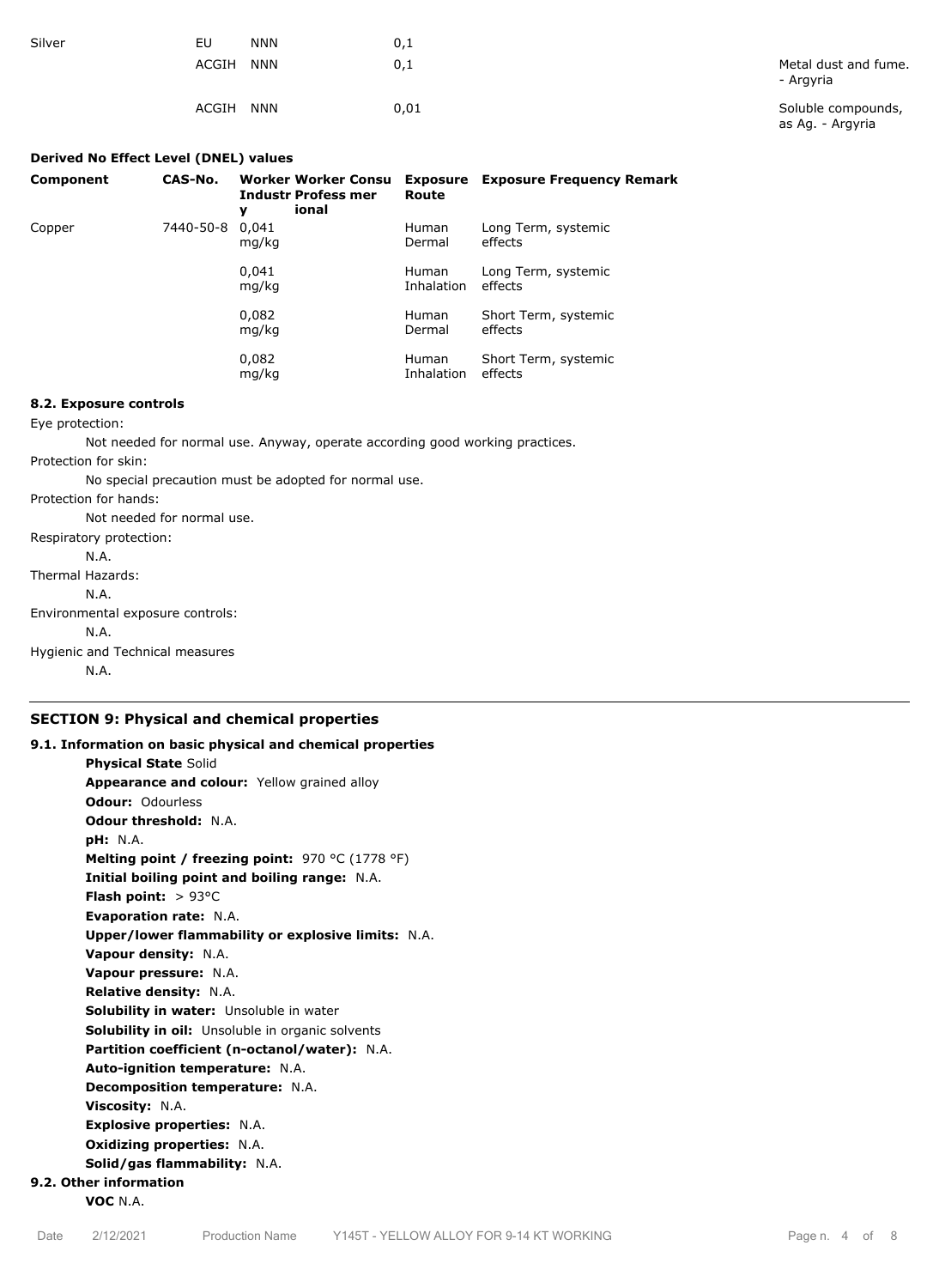## **SECTION 10: Stability and reactivity**

#### **10.1. Reactivity**

Stable under normal conditions

## **10.2. Chemical stability**

Data not Available.

**10.3. Possibility of hazardous reactions** None.

## **10.4. Conditions to avoid**

Stable under normal conditions.

**10.5. Incompatible materials**

None in particular.

**10.6. Hazardous decomposition products**

None.

## **SECTION 11: Toxicological information**

#### **11.1. Information on toxicological effects**

## **Toxicological Information of the Preparation**

| a) acute toxicity                    | Not classified                                                   |
|--------------------------------------|------------------------------------------------------------------|
|                                      | Based on available data, the classification criteria are not met |
| b) skin corrosion/irritation         | Not classified                                                   |
|                                      | Based on available data, the classification criteria are not met |
| c) serious eye damage/irritation     | Not classified                                                   |
|                                      | Based on available data, the classification criteria are not met |
| d) respiratory or skin sensitisation | Not classified                                                   |
|                                      | Based on available data, the classification criteria are not met |
| e) germ cell mutagenicity            | Not classified                                                   |
|                                      | Based on available data, the classification criteria are not met |
| f) carcinogenicity                   | Not classified                                                   |
|                                      | Based on available data, the classification criteria are not met |
| g) reproductive toxicity             | Not classified                                                   |
|                                      | Based on available data, the classification criteria are not met |
| h) STOT-single exposure              | Not classified                                                   |
|                                      | Based on available data, the classification criteria are not met |
| i) STOT-repeated exposure            | Not classified                                                   |
|                                      | Based on available data, the classification criteria are not met |
| j) aspiration hazard                 | Not classified                                                   |
|                                      | Based on available data, the classification criteria are not met |
|                                      |                                                                  |

## **SECTION 12: Ecological information**

#### **12.1. Toxicity**

Adopt good working practices, so that the product is not released into the environment. Eco-Toxicological Information:

## **List of Eco-Toxicological properties of the product**

Not classified for environmental hazards.

No data available for the product

## **12.2. Persistence and degradability**

N.A.

#### **12.3. Bioaccumulative potential**

N.A.

# **12.4. Mobility in soil**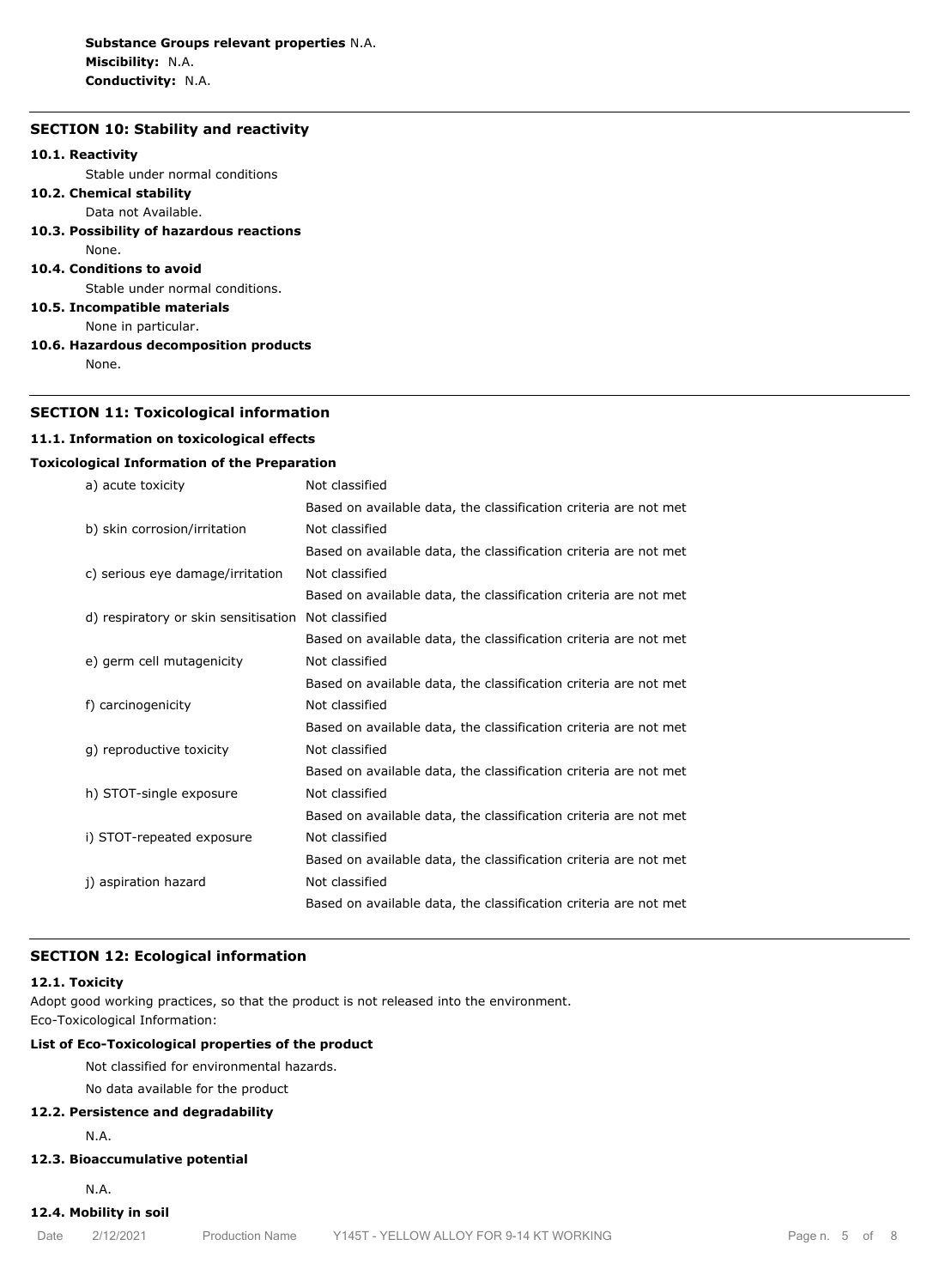#### N.A.

## **12.5. Results of PBT and vPvB assessment**

No PBT Ingredients are present

#### **12.6. Other adverse effects**

N.A.

#### **SECTION 13: Disposal considerations**

#### **13.1. Waste treatment methods**

Recover if possible. In so doing, comply with the local and national regulations currently in force.

#### **SECTION 14: Transport information**

Not classified as dangerous in the meaning of transport regulations.

# **14.1. UN number** N.A. **14.2. UN proper shipping name** N.A. **14.3. Transport hazard class(es)** ADR-Class: NA N.A. **14.4. Packing group** N.A. **14.5. Environmental hazards** N.A. **14.6. Special precautions for user** N.A. Road and Rail ( ADR-RID ) : N.A. Air ( IATA ) : Sea ( IMDG ) : N.A. **14.7. Transport in bulk according to Annex II of MARPOL and the IBC Code** N.A.

## **SECTION 15: Regulatory information**

# **15.1. Safety, health and environmental regulations/legislation specific for the substance or mixture** Dir. 98/24/EC (Risks related to chemical agents at work) Dir. 2000/39/EC (Occupational exposure limit values) Regulation (EC) n. 1907/2006 (REACH) Regulation (EC) n. 1272/2008 (CLP) Regulation (EC) n. 790/2009 (ATP 1 CLP) and (EU) n. 758/2013 Regulation (EU) n. 286/2011 (ATP 2 CLP) Regulation (EU) n. 618/2012 (ATP 3 CLP) Regulation (EU) n. 487/2013 (ATP 4 CLP) Regulation (EU) n. 944/2013 (ATP 5 CLP) Regulation (EU) n. 605/2014 (ATP 6 CLP) Regulation (EU) n. 2015/1221 (ATP 7 CLP) Regulation (EU) n. 2016/918 (ATP 8 CLP) Regulation (EU) n. 2016/1179 (ATP 9 CLP) Regulation (EU) n. 2017/776 (ATP 10 CLP) Regulation (EU) n. 2018/669 (ATP 11 CLP) Regulation (EU) n. 2018/1480 (ATP 13 CLP) Regulation (EU) n. 2019/521 (ATP 12 CLP) Regulation (EU) 2015/830 Restrictions related to the product or the substances contained according to Annex XVII Regulation (EC) 1907/2006 (REACH) and subsequent modifications:

Restrictions related to the product: None

Restrictions related to the substances contained: None

Provisions related to directive EU 2012/18 (Seveso III):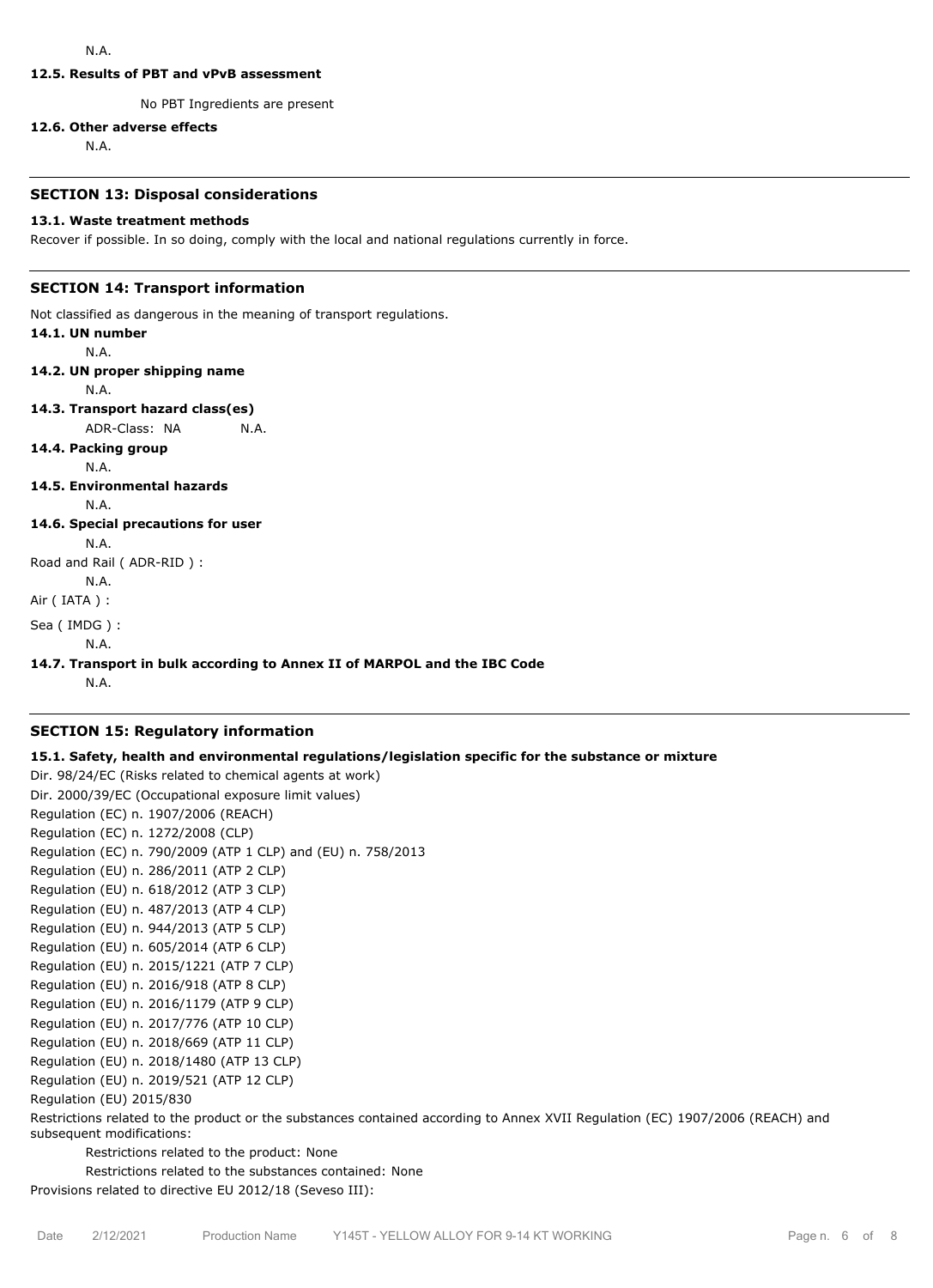## **Regulation (EU) No 649/2012 (PIC regulation)**

No substances listed

German Water Hazard Class.

N.A.

SVHC Substances:

No data available

## **15.2. Chemical safety assessment**

No Chemical Safety Assessment has been carried out for the mixture.

## **SECTION 16: Other information**

This document was prepared by a competent person who has received appropriate training.

Main bibliographic sources:

ECDIN - Environmental Chemicals Data and Information Network - Joint Research Centre, Commission of the European Communities

SAX's DANGEROUS PROPERTIES OF INDUSTRIAL MATERIALS - Eight Edition - Van Nostrand Reinold

The information contained herein is based on our state of knowledge at the above-specified date. It refers solely to the product indicated and constitutes no guarantee of particular quality.

It is the duty of the user to ensure that this information is appropriate and complete with respect to the specific use intended.

This MSDS cancels and replaces any preceding release.

Legend to abbreviations and acronyms used in the safety data sheet:

ACGIH: American Conference of Governmental Industrial Hygienists

ADR: European Agreement concerning the International Carriage of Dangerous Goods by Road.

AND: European Agreement concerning the International Carriage of Dangerous Goods by Inland Waterways

ATE: Acute Toxicity Estimate

ATEmix: Acute toxicity Estimate (Mixtures)

BCF: Biological Concentration Factor

BEI: Biological Exposure Index

BOD: Biochemical Oxygen Demand

CAS: Chemical Abstracts Service (division of the American Chemical Society).

CAV: Poison Center

CE: European Community

CLP: Classification, Labeling, Packaging.

CMR: Carcinogenic, Mutagenic and Reprotoxic

COD: Chemical Oxygen Demand

COV: Volatile Organic Compound

CSA: Chemical Safety Assessment

CSR: Chemical Safety Report

DMEL: Derived Minimal Effect Level

DNEL: Derived No Effect Level.

DPD: Dangerous Preparations Directive

DSD: Dangerous Substances Directive

EC50: Half Maximal Effective Concentration

ECHA: European Chemicals Agency

EINECS: European Inventory of Existing Commercial Chemical Substances.

ES: Exposure Scenario

GefStoffVO: Ordinance on Hazardous Substances, Germany.

GHS: Globally Harmonized System of Classification and Labeling of Chemicals.

IARC: International Agency for Research on Cancer

IATA: International Air Transport Association.

IATA-DGR: Dangerous Goods Regulation by the "International Air Transport Association" (IATA).

IC50: half maximal inhibitory concentration

ICAO: International Civil Aviation Organization.

ICAO-TI: Technical Instructions by the "International Civil Aviation Organization" (ICAO).

IMDG: International Maritime Code for Dangerous Goods.

INCI: International Nomenclature of Cosmetic Ingredients.

IRCCS: Scientific Institute for Research, Hospitalization and Health Care

KAFH: KAFH

KSt: Explosion coefficient.

LC50: Lethal concentration, for 50 percent of test population.